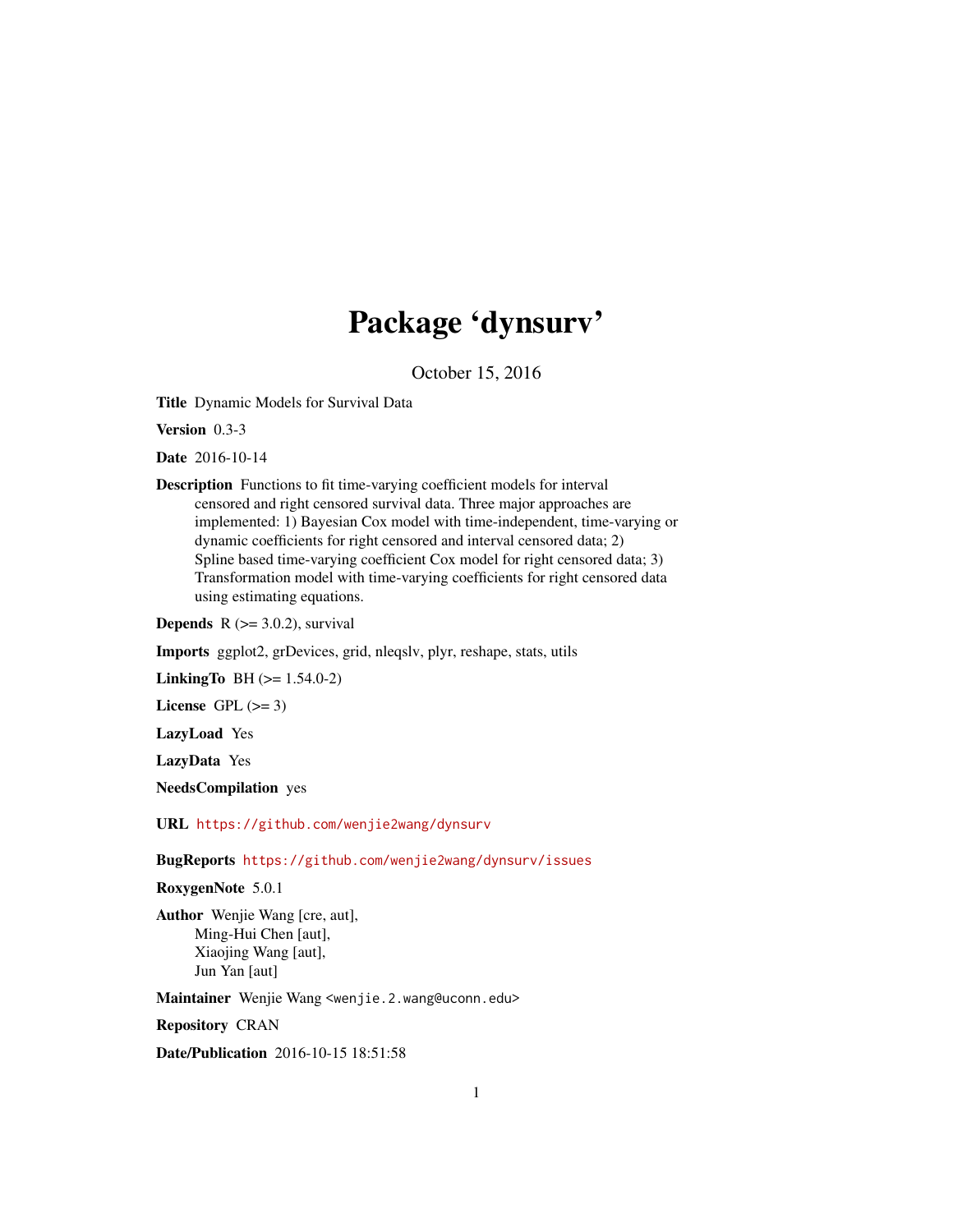# <span id="page-1-0"></span>R topics documented:

|       | <sup>2</sup> |
|-------|--------------|
|       | 5            |
|       | 6            |
|       | 7            |
|       | 8            |
|       | 8            |
|       | -9           |
|       |              |
|       |              |
|       |              |
|       |              |
|       |              |
|       |              |
|       |              |
|       |              |
|       |              |
|       |              |
| Index |              |

<span id="page-1-1"></span>bayesCox *Fit Bayesian Cox Model for Interval Censored Survival Data*

# Description

Fit Bayesian Cox model with time-independent, time-varying or dynamic covariate coefficient. The fit is done within a Gibbs sampling framework. The reversible jump algorithm is employed for the dynamic coefficient model. The baseline hazards are allowed to be either time-varying or dynamic.

# Usage

```
bayesCox(formula, data, grid, out,
        model = c("TimeIndep", "TimeVarying", "Dynamic"),
        base.prior = list(), coef.prior = list(),
        gibbs = list(), control = list())
```
# Arguments

| formula | A formula object, with the response on the left of a $\sim$ operator, and the terms<br>on the right. The response must be a survival object as returned by the Surv<br>function. |
|---------|----------------------------------------------------------------------------------------------------------------------------------------------------------------------------------|
| data    | A data frame in which to interpret the variables named in the formula.                                                                                                           |
| grid    | Vector of pre-specified time grid points.                                                                                                                                        |
| out     | Name of Markov chain Monte Carlo (MCMC) samples output file.                                                                                                                     |
| model   | Model type to fit.                                                                                                                                                               |
|         |                                                                                                                                                                                  |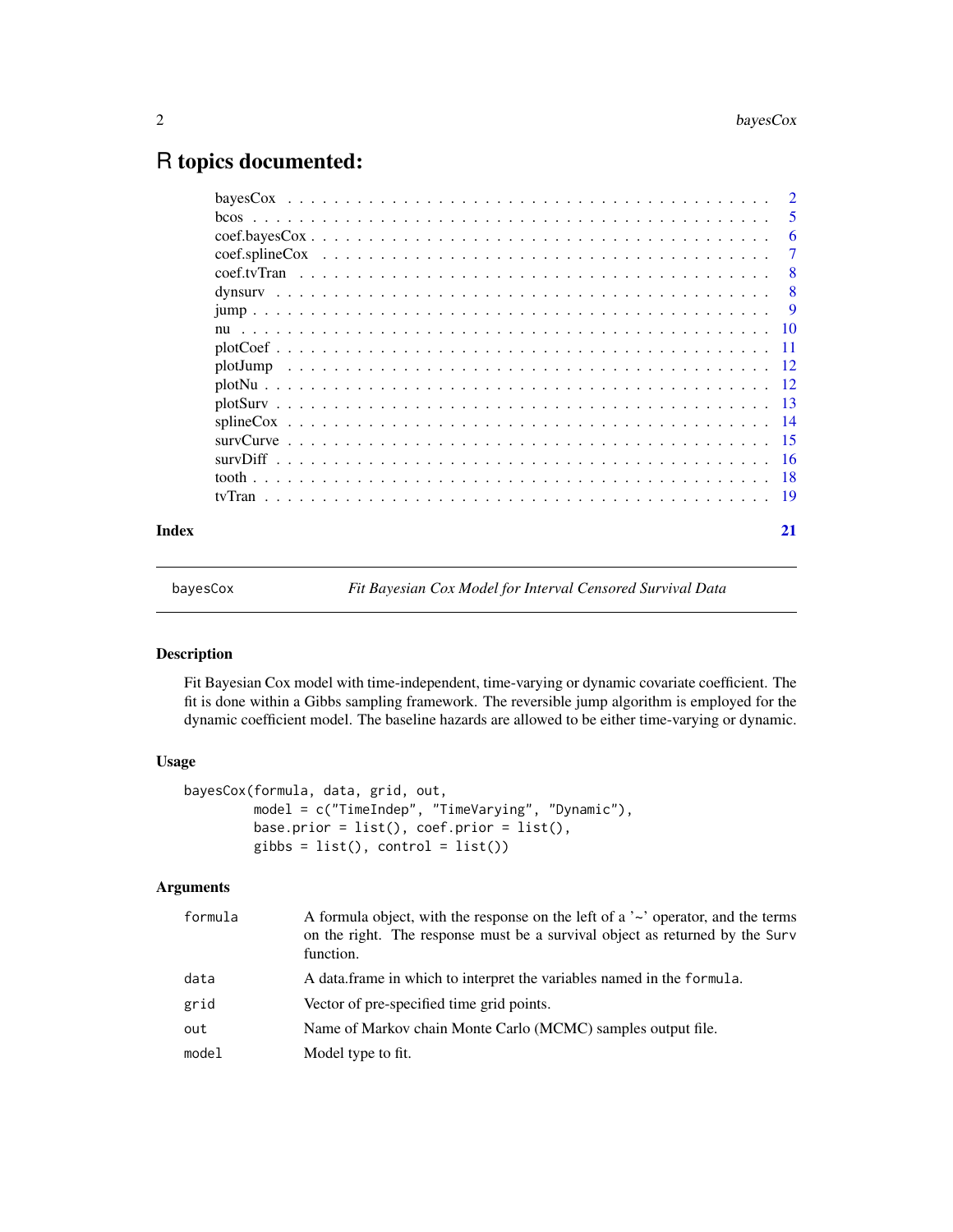#### <span id="page-2-0"></span>bayesCox 3

| base.prior | List of options for prior of baseline lambda. Use list (type = "Gamma", shape = $0.1$ , rate = $0.1$ )<br>for all models; $list(type = "Const", value = 1)$ for Dynamic model when<br>$intercept = TRUE.$                                                                        |
|------------|----------------------------------------------------------------------------------------------------------------------------------------------------------------------------------------------------------------------------------------------------------------------------------|
| coef.prior | List of options for prior of coefficient beta. Use list (type = "Normal", mean = $\theta$ , sd = 1)<br>for TimeIndep model; $list(type = "ARI", sd = 1)$ for TimeVarying and<br>Dynamic models; list(type = "HAR1", shape = 2, scale = 1) for<br>TimeVarying and Dynamic models. |
| gibbs      | List of options for Gibbs sampler.                                                                                                                                                                                                                                               |
| control    | List of general control options.                                                                                                                                                                                                                                                 |

#### Details

To use default hyper parameters in the specification of either base.prior or coef.prior, one only has to supply the name of the prior, e.g., list(type = "Gamma"), list(type = "HAR1").

The gibbs argument is a list of components:

iter: number of iterations, default 3000;

burn: number of burning, default 500;

thin: number of thinning, default 1;

verbose: a logical value, default TRUE. If TRUE, print the iteration;

nReport: print frequency, default 100.

The control argument is a list of components:

intercept: a logical value, default FALSE. If TRUE, the model will estimate the intercept, which is the log of baseline hazards. If TRUE, please remember to turn off the direct estimation of baseline hazards, i.e., base.prior = list(type = "Const")

a0: multiplier for initial variance in time-varying or dynamic models, default 100;

eps0: size of auxiliary uniform latent variable in dynamic model, default 1.

#### Value

An object of S3 class bayesCox representing the fit.

# References

X. Wang, M.-H. Chen, and J. Yan (2011). Bayesian dynamic regression models for interval censored survival data. Under review.

D. Sinha, M.-H. Chen, and S.K. Ghosh (1999). Bayesian analysis and model selection for intervalcensored survival data. *Biometrics* 55(2), 585–590.

#### See Also

[coef.bayesCox](#page-5-1), [jump.bayesCox](#page-8-1), [nu.bayesCox](#page-9-1), [plotCoef](#page-10-1), [plotJumpTrace](#page-11-1), [plotNu](#page-11-2), [survCurve](#page-14-1), [survDiff](#page-15-1), and [plotSurv](#page-12-1).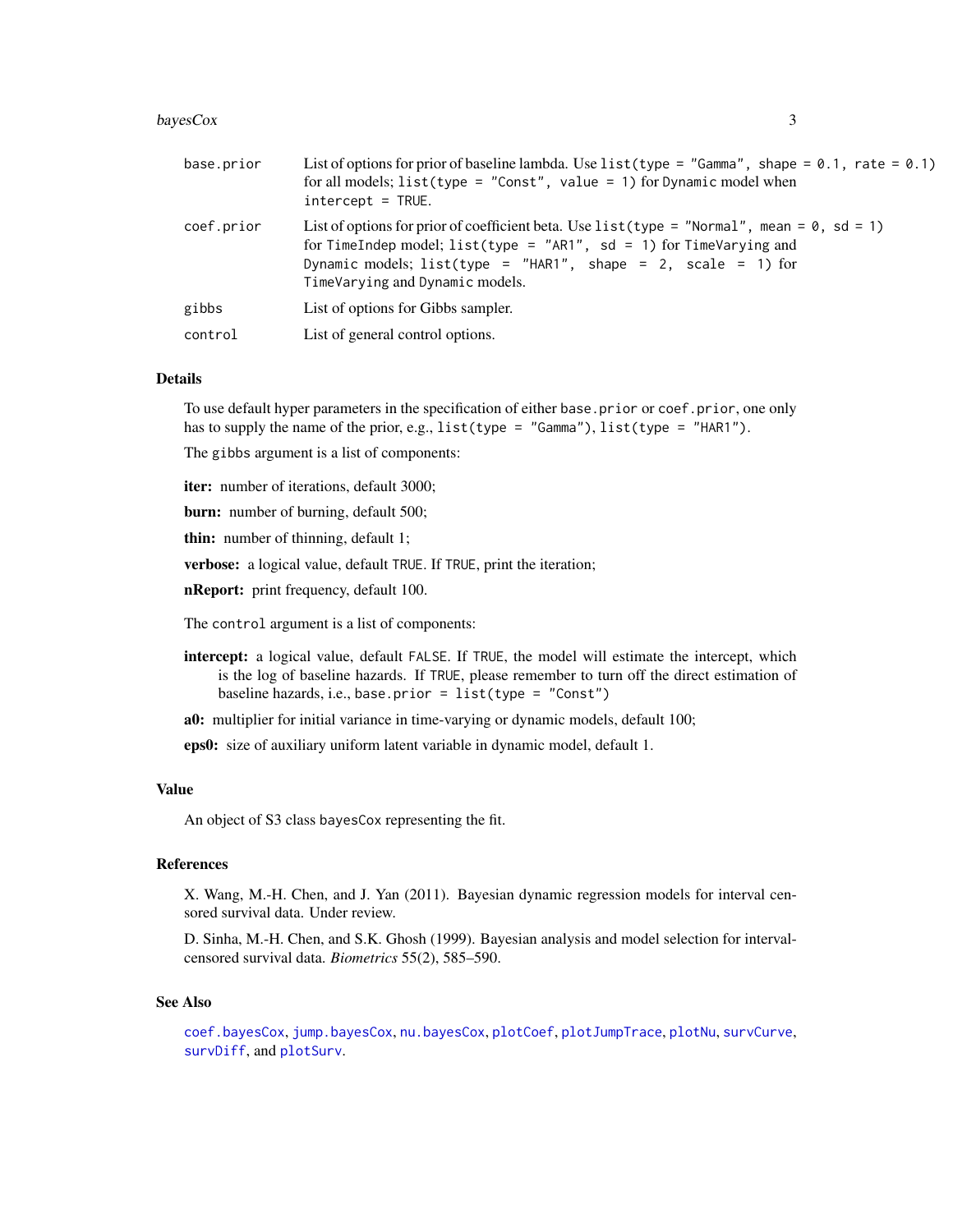## Examples

```
## Not run:
############################################################################
### Attach one of the following two data sets
############################################################################
## breast cancer data
data(bcos) ## attach bcos and bcos.grid
mydata <- bcos
mygrid <- bcos.grid
myformula <- Surv(left, right, type = "interval2") ~ trt
## tooth data
## data(tooth) ## load tooth and tooth.grid
## mydata <- tooth
## mygrid <- tooth.grid
## myformula <- Surv(left, right, type = "interval2") ~ dmf + sex
############################################################################
### Fit Bayesian Cox models
############################################################################
## Fit time-independent coefficient model
fit0 <- bayesCox(myformula, mydata, mygrid, out = "tiCox.txt",
                 model = "TimeIndep",
                 base.prior = list(type = "Gamma", shape = 0.1, rate = 0.1),
                 coef.prior = list(type = "Normal", mean = 0, sd = 1),gibbs = list(iter = 100, burn = 20, thin = 1,
                              verbose = TRUE, nReport = 5))
plotCoef(coef(fit0, level = 0.9))
## Fit time-varying coefficient model
fit1 <- bayesCox(myformula, mydata, mygrid, out = "tvCox.txt",
                 model = "TimeVarying",
                 base.prior = list(type = "Gamma", shape = 0.1, rate = 0.1),
                 coef.prior = list(type = "ARI", sd = 1),gibbs = list(iter = 100, burn = 20, thin = 1,verbose = TRUE, nReport = 5))
plotCoef(coef(fit1))
## Fit dynamic coefficient model with time-varying baseline hazards
fit2 <- bayesCox(myformula, mydata, mygrid, out = "dynCox1.txt",
                 model = "Dynamic",
                 base.prior = list(type = "Gamma", shape = 0.1, rate = 0.1),
                 coef.prior = list(type = "HARI", shape = 2, scale = 1),gibbs = list(iter = 100, burn = 20, thin = 1,verbose = TRUE, nReport = 5))
plotCoef(coef(fit2))
plotJumpTrace(jump(fit2))
plotJumpHist(jump(fit2))
plotNu(nu(fit2))
```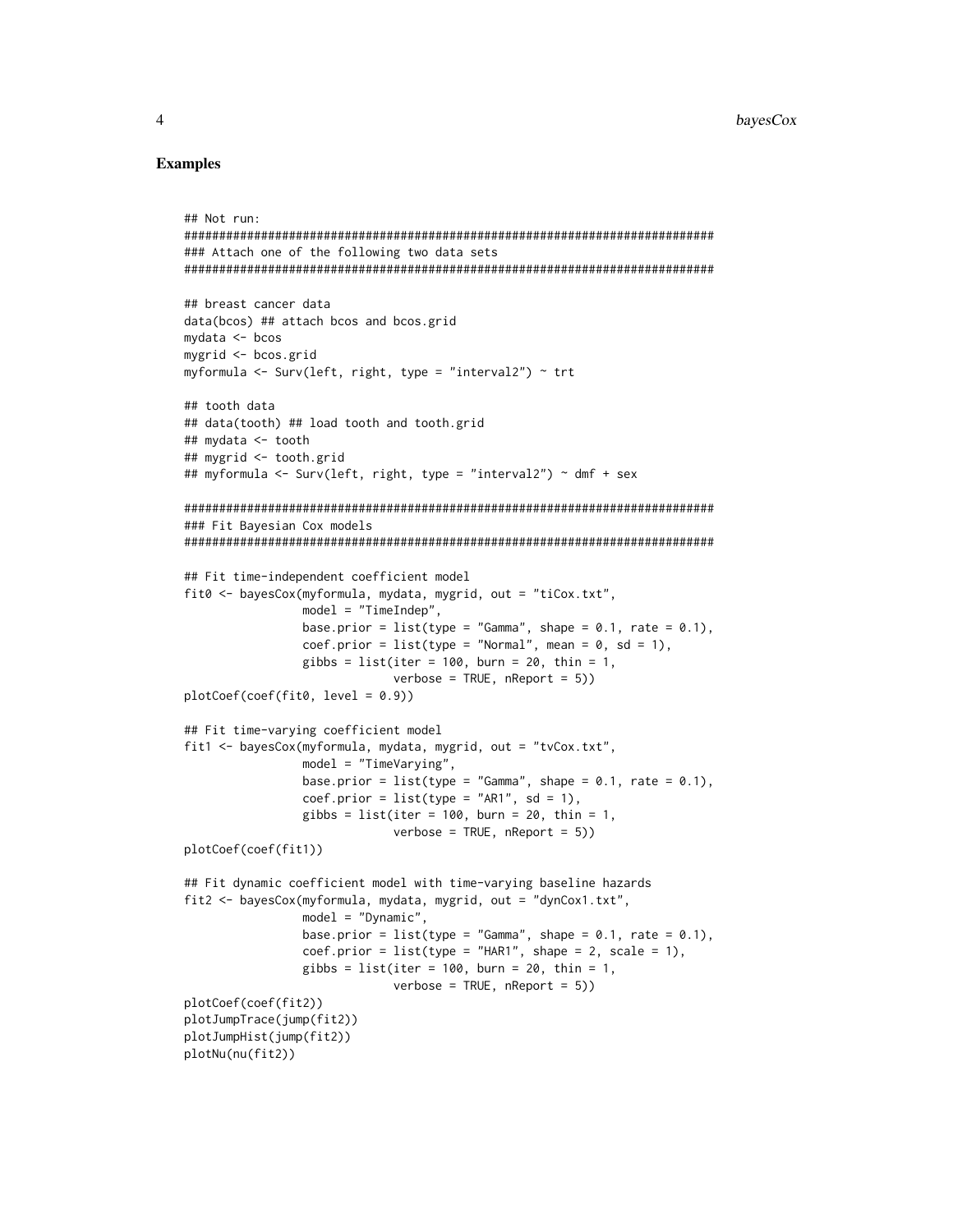<span id="page-4-0"></span>bcos 5

```
## Plot the coefficient estimates from three models together
plotCoef(rbind(coef(fit0), coef(fit1), coef(fit2)))
## Fit dynamic coefficient model with dynamic hazards (in log scales)
fit3 <- bayesCox(myformula, mydata, mygrid, out = "dynCox2.txt",
                 model = "Dynamic",
                 base.prior = list(type = "Const"),coef.prior = list(type = "HARI", shape = 2, scale = 1),gibbs = list(iter = 100, burn = 20, thin = 1,verbose = TRUE, nReport=5),
                 control = list(intercept = TRUE))
plotCoef(coef(fit3))
plotJumpTrace(jump(fit3))
plotJumpHist(jump(fit3))
plotNu(nu(fit3))
## Plot the estimated survival function and hazard function
newDat <- bcos[c(1, 47), ]
row.names(newDat) <- c("Rad", "RadChem")
plotSurv(survCurve(fit3, newdata = newDat, type = "survival"),
         legendName = "Treatment", conf.int = TRUE)
plotSurv(survDiff(fit3, newdata = newDat, type = "cumhaz"),
         legendName = "Treatment", conf.int = TRUE, smooth = TRUE)
```
## End(Not run)

bcos *Breast Cancer Data*

#### Description

The breast cancer data from Finkelstein (1985) has been analyzed extensively for illustrating new methods in modeling interval censored data. The objective of the study was to compare the time to cosmetic deterioration between two groups: 46 patients receiving radiotherapy only and 48 patients receiving radiotherapy plus chemotherapy. Because the detection of deterioration required a clinic visit, the 56 women who experience deterioration were interval censored, and the other38 women who did not were right censored.

#### Format

bcos is a data frame with 94 observations and 3 columns.

left: left censoring time;

right: right censoring time;

trt: treatment (Rad = radiotherapy only, RadChem = radiotherapy plus chemotherapy).

bcos.grid is a numeric vector of grid time points.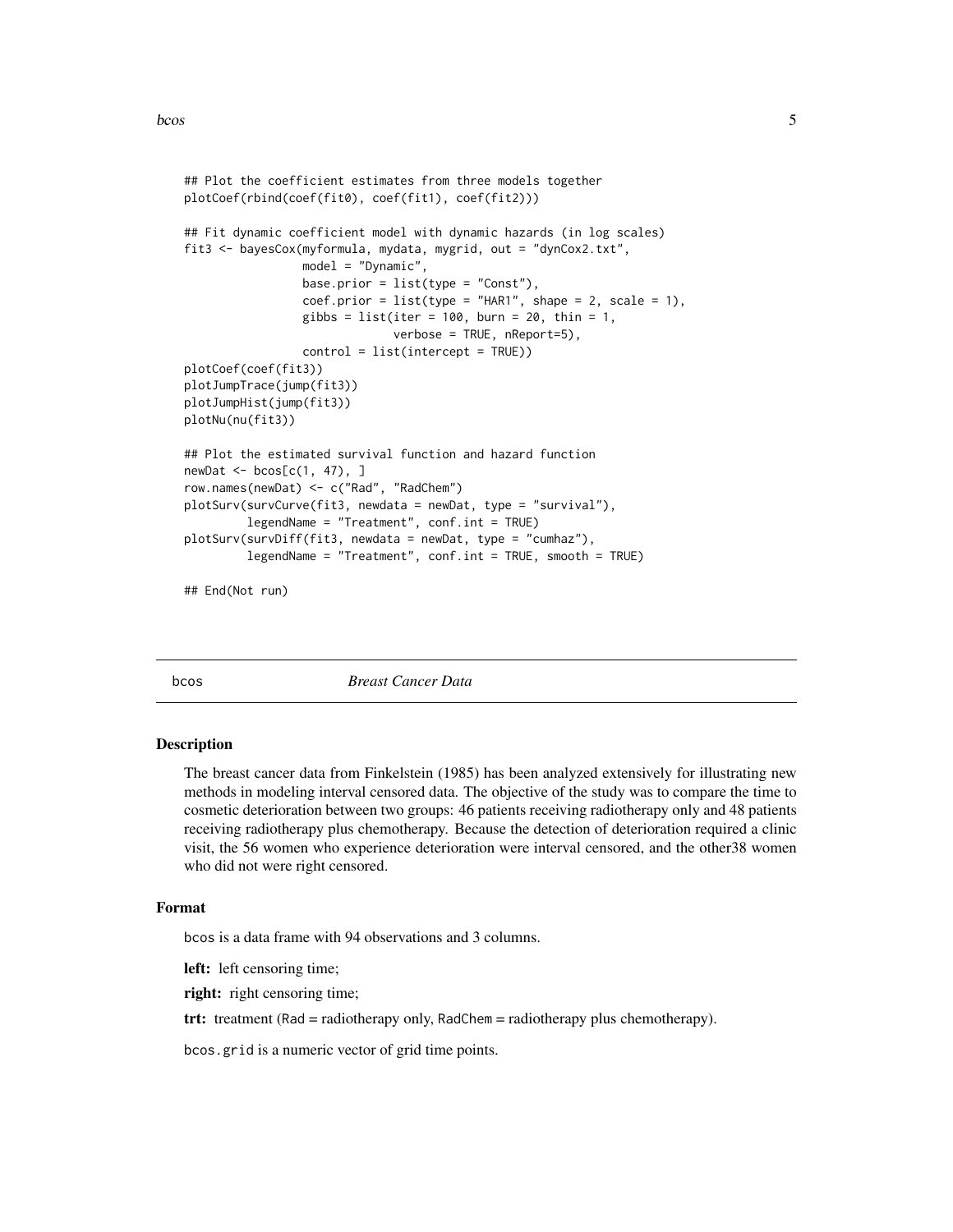# <span id="page-5-0"></span>References

D.M. Finkelstein, and R.A. Wolfe (1985). A semiparametric model for regression analysis of interval-censored failure time data. *Biometrics* 41: 731-740.

# Examples

data(bcos)

<span id="page-5-1"></span>coef.bayesCox *Extract Coefficients from Bayesian Cox Model*

# Description

Extract coefficient values from bayesCox fitting results, and summarize the posterior mean, posterior 2.5% and 97.5% quantiles into a data frame.

#### Usage

## S3 method for class 'bayesCox' coef(object, ...)

# Arguments

| object                  | An object returned by function bayes Cox.                                                                                  |
|-------------------------|----------------------------------------------------------------------------------------------------------------------------|
| $\cdot$ $\cdot$ $\cdot$ | Optional arguments. Currently, the only applicable arguemnt is level for the<br>credible level. The default value is 0.95. |

# Value

A data.frame with 6 columns ("Low", "Mid", "High", "Time","Cov", "Model"), where "Low" and "High" are the posterior 2.5% and 97.5% quantiles as default; "Mid" is the posterior mean; "Cov" and "Model" contain character values of the covariates and model types.

# See Also

[bayesCox](#page-1-1), and [plotCoef](#page-10-1).

## Examples

## See the examples in bayesCox.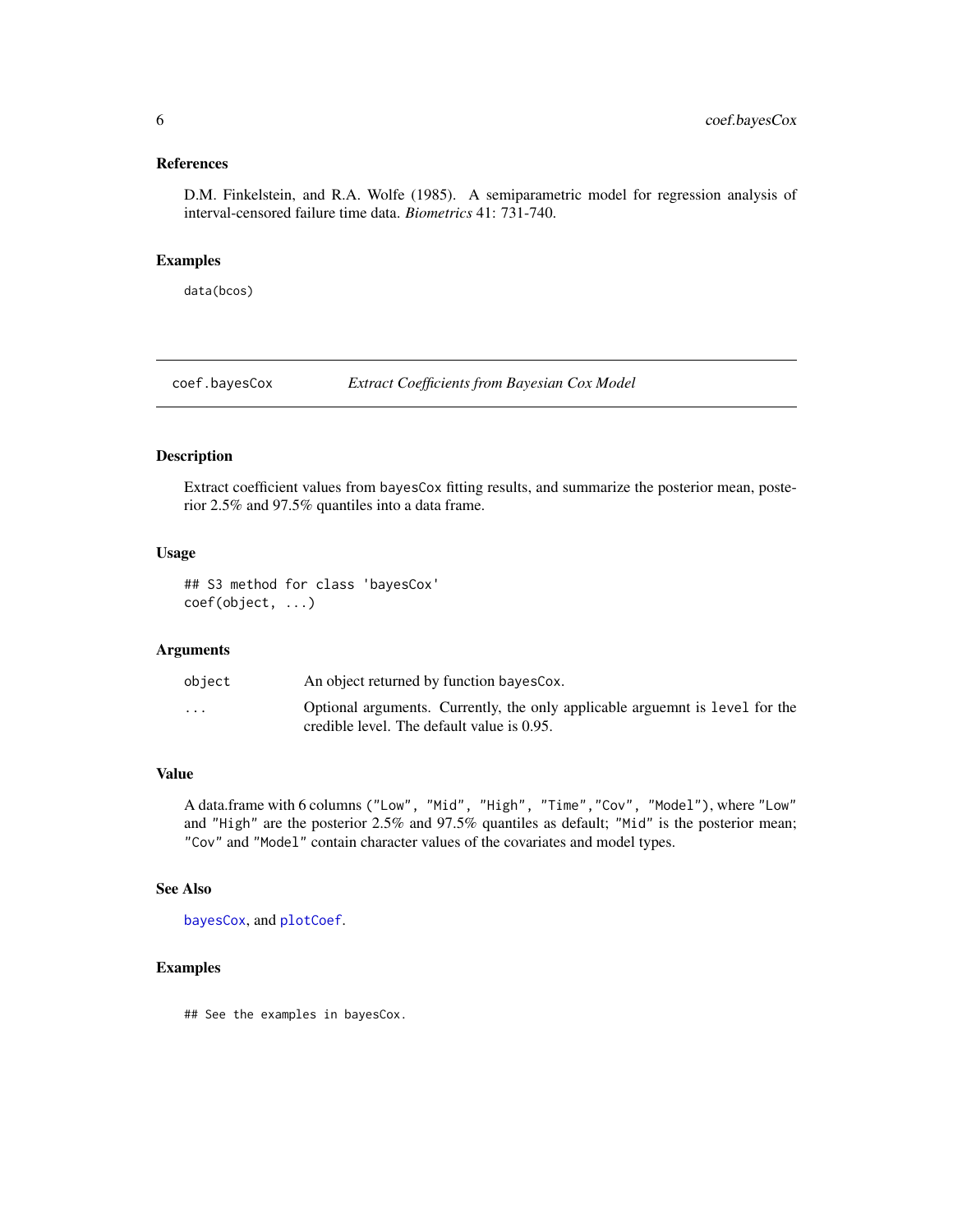<span id="page-6-1"></span><span id="page-6-0"></span>

Extract coefficient values from splineCox fitting results, and summarize the point estimate and 95% confidence band into a data frame.

#### Usage

## S3 method for class 'splineCox' coef(object, ...)

#### Arguments

| object                  | An object returned by function splineCox.                                                                                  |
|-------------------------|----------------------------------------------------------------------------------------------------------------------------|
| $\cdot$ $\cdot$ $\cdot$ | Optional arguments. Currently, the only applicable arguemnt is level for the<br>credible level. The default value is 0.95. |

#### Value

A data.frame with 6 columns ("Low", "Mid", "High", "Time", "Cov", "Model"), where "Mid" is the point estimates; "Low" and "High" are the point estimates plus and minus 1.96 times standard deviations (under default level); "Cov" and "Model" contain character values of the covariates and model type.

# Note

It essentially expand the break points, and then call function coxph in package survival

# See Also

```
splineCox, and plotCoef.
```
#### Examples

## See the examples in splineCox.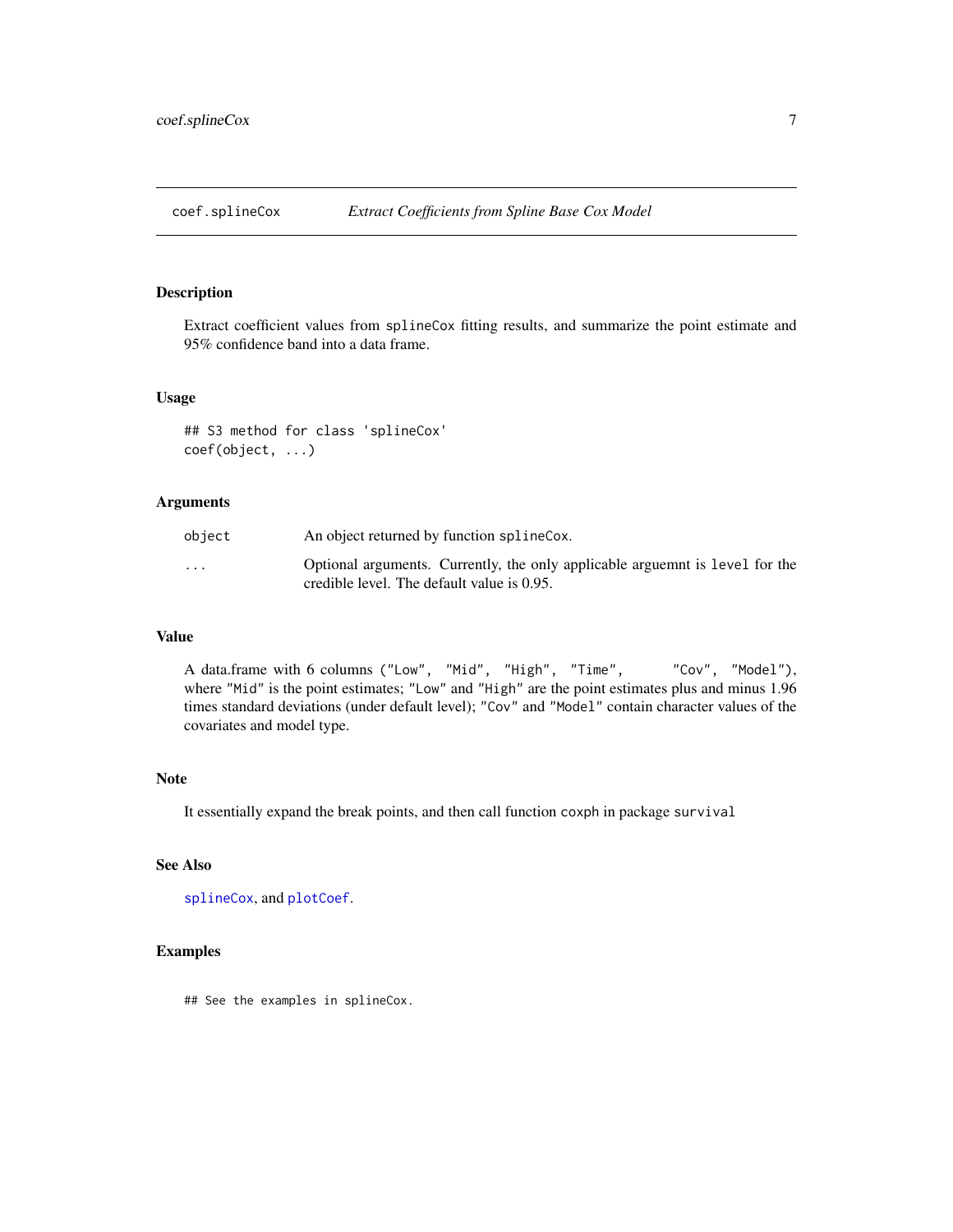<span id="page-7-1"></span><span id="page-7-0"></span>

Extract coefficient values from tvTran fitting results, and summarize the point estimate and 95% credible band into a data frame.

#### Usage

## S3 method for class 'tvTran' coef(object, ...)

#### Arguments

| object                  | An object returned by function tyTran.                                                                                     |
|-------------------------|----------------------------------------------------------------------------------------------------------------------------|
| $\cdot$ $\cdot$ $\cdot$ | Optional arguments. Currently, the only applicable arguemnt is level for the<br>credible level. The default value is 0.95. |

# Value

A data.frame with 6 columns ("Low", "Mid", "High", "Time", "Cov", "Model"), where "Mid" is the point estimates; "Low" and "High" are the 2.5% and 97.5% quantiles estimates from resampling method as default; "Cov" and "Model" contain character values of the covariates and model type.

# See Also

[tvTran](#page-18-1), and [plotCoef](#page-10-1).

# Examples

## See the examples in tvTran.

dynsurv *dynsurv: Time-varying coefficient models for interval censored data.*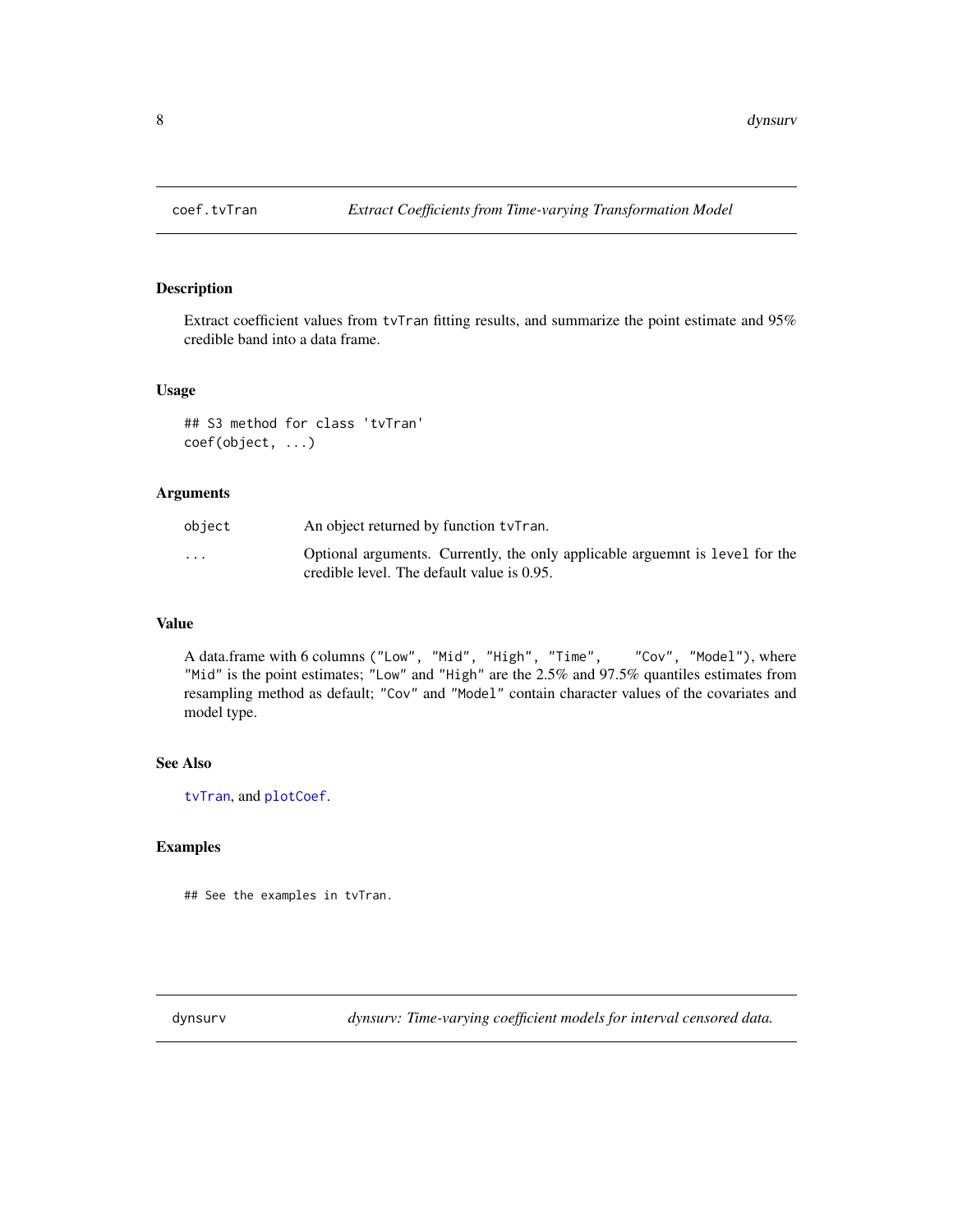#### <span id="page-8-0"></span>jump 9

#### Description

Functions to fit time-varying coefficient models for interval censored and right censored survival data. Three major approaches are implemented:

- 1. Bayesian Cox model with time-independent, time-varying or dynamic coefficients for right censored and interval censored data;
- 2. Spline based time-varying coefficient Cox model for right censored data;
- 3. Transformation model with time-varying coefficients for right censored data using estimating equations.

jump *Generic function for jump information*

# <span id="page-8-1"></span>Description

Generic function for jump information

#### Usage

```
jump(object, ...)
## S3 method for class 'bayesCox'
jump(object, ...)
```
#### Arguments

| object   | An object returned by function bayes Cox. |
|----------|-------------------------------------------|
| $\cdots$ | Other arguments.                          |

# Value

A data.frame with 3 columns ("Count", "Iter", "Cov"), where "Count" is the number of coefficient pieces (jumps) for each iteration; Iter is the iteration number; Cov contains the character values of the covariates.

#### Methods (by class)

• bayesCox: Extract Jump Information from Bayesian Dyanmic Model Extract number of coefficient pieces from bayesCox fitting results, and summarize them into a data frame. It is only applicable when model="Dynamic" is specified.

#### See Also

[bayesCox](#page-1-1), [plotJumpTrace](#page-11-1), and [plotJumpHist](#page-11-1).

#### Examples

## See the examples in bayesCox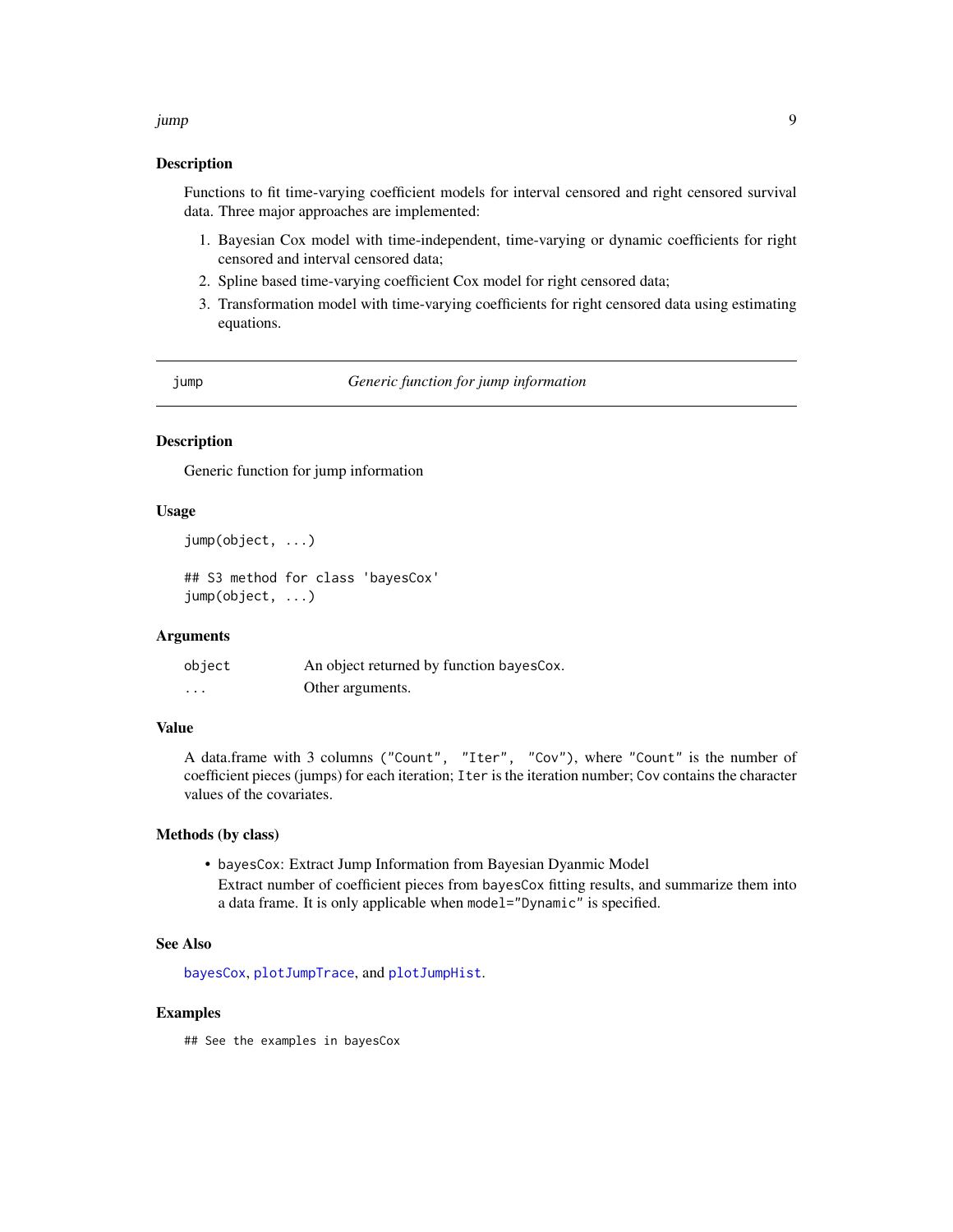Generic function for the latent variance

#### Usage

nu(object, ...)

```
## S3 method for class 'bayesCox'
nu(object, ...)
```
#### Arguments

| object  | An object returned by function bayes Cox. |
|---------|-------------------------------------------|
| $\cdot$ | Other arguments.                          |

# Value

A data.frame with 4 columns ("Iter", "Model", "Cov","Value"), where Iter is the iteration number; Model and Cov contain the character values of the model type and covariates.

#### Methods (by class)

• bayesCox: Extract Latent Variance from Bayesian Cox Model

Extract latent variance from bayesCox fitting results, and summarize them into a data frame. It is applicable when model="TimeVarying" or model="Dynamic", and coef.prior=list(type="HAR1").

# See Also

[bayesCox](#page-1-1), and [plotNu](#page-11-2).

# Examples

## See the examples in bayesCox.

<span id="page-9-1"></span><span id="page-9-0"></span>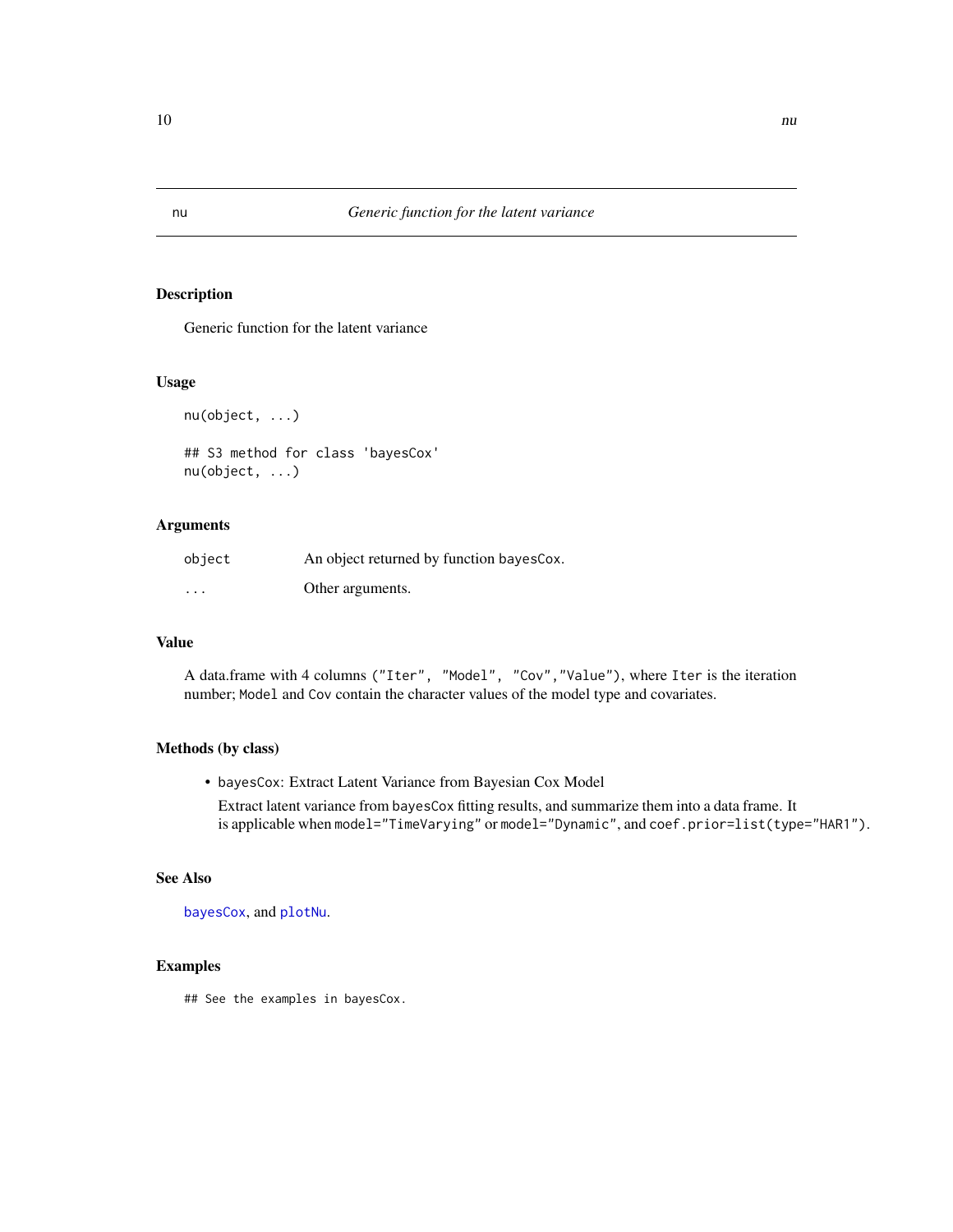<span id="page-10-1"></span><span id="page-10-0"></span>

Plot coefficient values formatted in a data frame returned by function coef.

# Usage

```
plotCoef(object, smooth = FALSE, ...)
```
#### Arguments

| object    | A data frame returned by function coef.                                                                                                                    |
|-----------|------------------------------------------------------------------------------------------------------------------------------------------------------------|
| smooth    | A logical value, default FALSE. If TRUE, plot the coefficients as smooth lines;<br>otherwise, plot the coefficients as piece-wise constant step functions. |
| $\ddotsc$ | Other arguments.                                                                                                                                           |

# Details

To plot estimated coefficient functions from different models together, one can first combine the data frames returned by coef, and then call plotCoef, for example, plotCoef(rbind(coef(fit1), coef(fit2))).

To specify the time range of the plot, one can either utilize the ggplot functionality, say plotCoef(coef(fit)) + xlim(2, 1 or manipulate the data frame first before calling plotCoef, e.g., plotCoef(subset(coef(fit), Time > 2 & Time < 10)).

# Value

A ggplot object.

# See Also

[coef.bayesCox](#page-5-1), [coef.splineCox](#page-6-1), and [coef.tvTran](#page-7-1).

#### Examples

## See the examples in bayesCox, splineCox, and tvTran.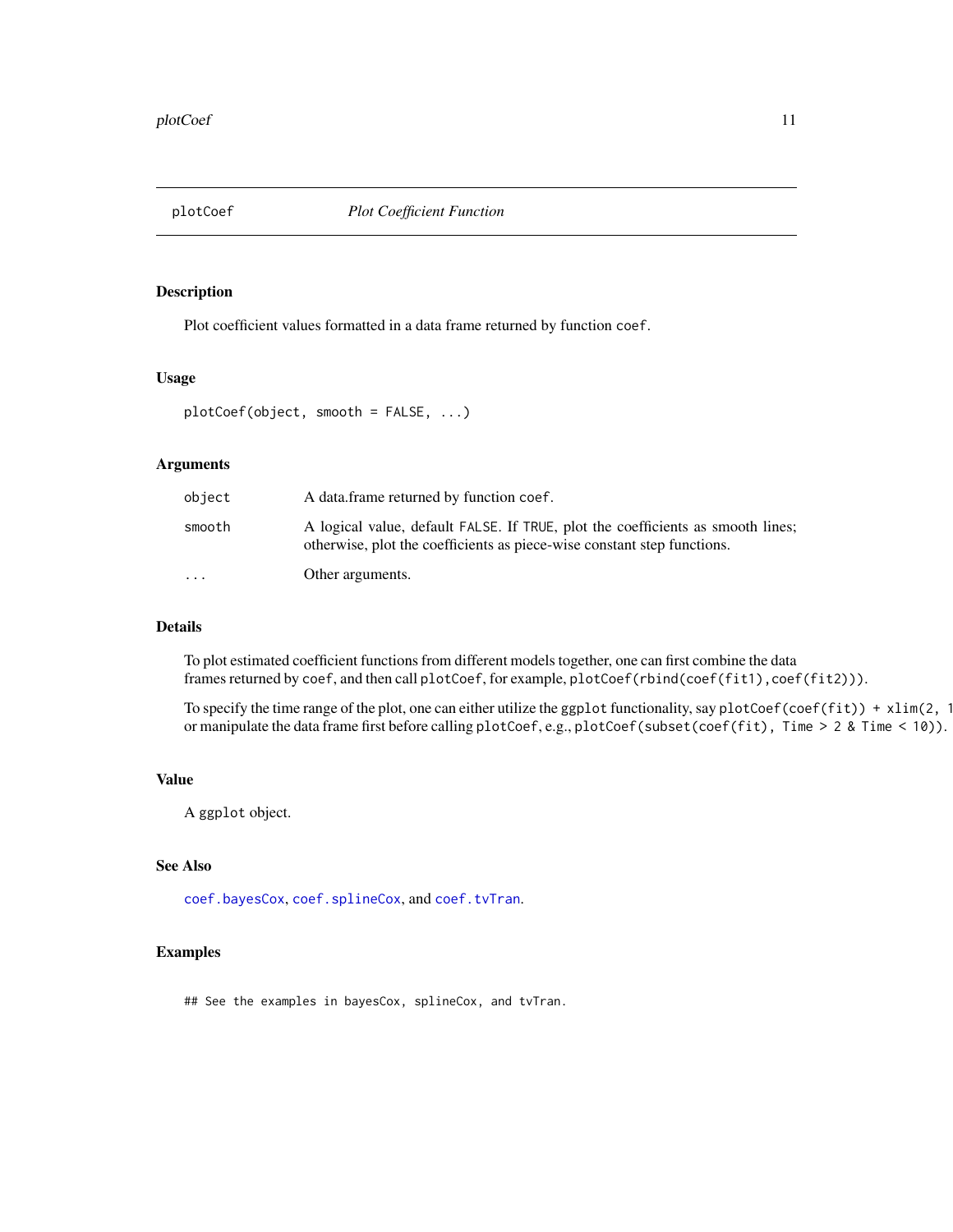<span id="page-11-1"></span><span id="page-11-0"></span>

plotJumpTrace plots the MCMC history of the number of pieces. plotJumpHist plots the histogram of the number of pieces. The input data frame is returned by function jump.

#### Usage

```
plotJumpTrace(object, ...)
```
plotJumpHist(object, ...)

#### Arguments

| object   | A data.frame returned by function jump. |
|----------|-----------------------------------------|
| $\cdots$ | Other arguments.                        |

# Value

A ggplot object.

#### See Also

[jump.bayesCox](#page-8-1).

#### Examples

## See the examples in bayesCox

<span id="page-11-2"></span>plotNu *Plot Latent Variance in Bayesian Cox Model*

#### Description

Plot the latent variance nu when the hierarchical  $AR(1)$  process prior is used for the bayesCox model. It is applicable when model="TimeVarying" or model="Dynamic", and coef.prior=list(type="HAR1"). The input data frame is returned by function nu.

#### Usage

plotNu(object, ...)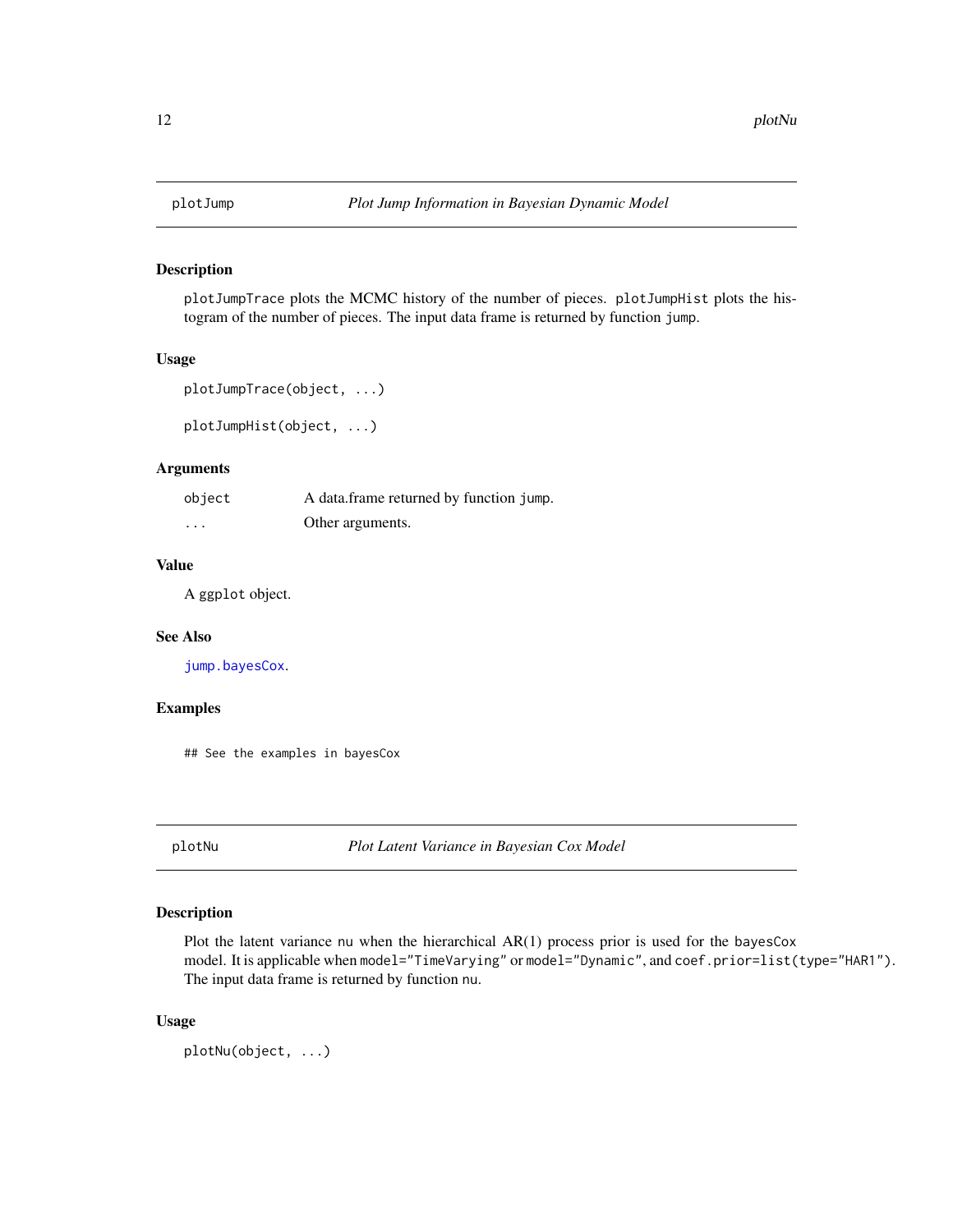#### <span id="page-12-0"></span>plotSurv and the state of the state of the state of the state of the state of the state of the state of the state of the state of the state of the state of the state of the state of the state of the state of the state of t

# Arguments

| object                  | A data frame returned by the function nu. |
|-------------------------|-------------------------------------------|
| $\cdot$ $\cdot$ $\cdot$ | Other arguments.                          |

# Value

A ggplot object.

#### See Also

[nu.bayesCox](#page-9-1).

# Examples

## See the examples in bayesCox

<span id="page-12-1"></span>

| plotSurv | Plot Survival Curves (or Cumulative Hazard Function) and their dif- |
|----------|---------------------------------------------------------------------|
|          | ference                                                             |

# Description

Plot the survival curves (or cumulative hazard) and their difference for objects returned by function survCurve or survDiff. By using ggplot2 plotting system, the plots generated are able to be further customized properly.

#### Usage

```
plotSurv(object, legendName = "", conf.int = FALSE, smooth = FALSE,
        lty, col, ...)
```
# Arguments

| object     | An object returned by function survCurve or survDiff.                                                                                                                                     |
|------------|-------------------------------------------------------------------------------------------------------------------------------------------------------------------------------------------|
| legendName | An optional name for the figure legend.                                                                                                                                                   |
| conf.int   | A logical value indicating whether to plot the credible interval(s).                                                                                                                      |
| smooth     | A logical value, default FALSE. If TRUE, plot the coefficients as smooth lines;<br>otherwise, plot the coefficients as piece-wise constant step functions.                                |
| $1$ ty     | An optional numeric vector indicating line types specified to different groups:<br>$0 =$ blank, $1 =$ solid, $2 =$ dashed, $3 =$ dotted, $4 =$ dotdash, $5 =$ longdash, $6 =$<br>twodash. |
| col        | An optional character or numeric vector indicating line colors specified to dif-<br>ferent groups.                                                                                        |
| $\ddots$ . | Other arguments for future usage.                                                                                                                                                         |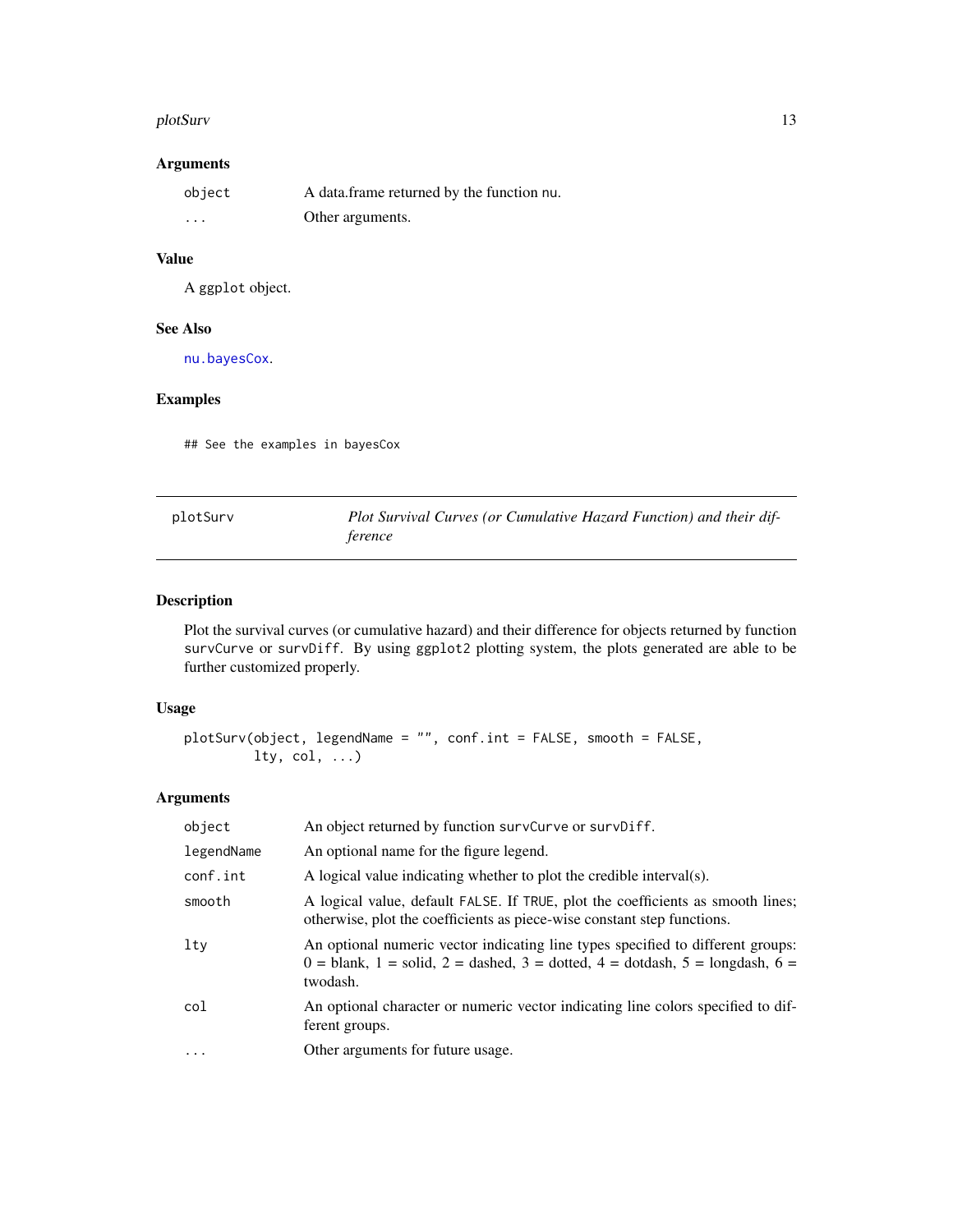### Value

A ggplot object.

#### See Also

[bayesCox](#page-1-1), [survCurve](#page-14-1), and [survDiff](#page-15-1).

# Examples

## See the examples in bayesCox.

<span id="page-13-1"></span>splineCox *Fit Spline Based Cox Model for Right Censored Survival Data*

#### Description

Rearrange the rignt censored survival data in a counting process style. Model the time-varying coefficient function using B-splines. The fit is done by introducing pseudo time-dependent covariates and then calling function coxph in survival package.

#### Usage

```
splineCox(formula, data, control = list())
```
#### Arguments

| formula | A formula object, with the response on the left of a $\sim$ operator, and the terms<br>on the right. The response must be a survival object as returned by the Surv<br>function. |
|---------|----------------------------------------------------------------------------------------------------------------------------------------------------------------------------------|
| data    | A data frame in which to interpret the variables named in the formula.                                                                                                           |
| control | List of control options.                                                                                                                                                         |

#### Details

The control argument is a list of components:

df: degree of freedom for the B-splines, default 5;

knots: interior knots point, default NULL. If NULL, the knots will be automatically choosen;

boundary: lower and upper boundaries for the spline function, default NULL. If NULL, the minimun and maximun finite event time or censoring time will be specified.

#### Value

An object of S3 class splineCox representing the fit.

<span id="page-13-0"></span>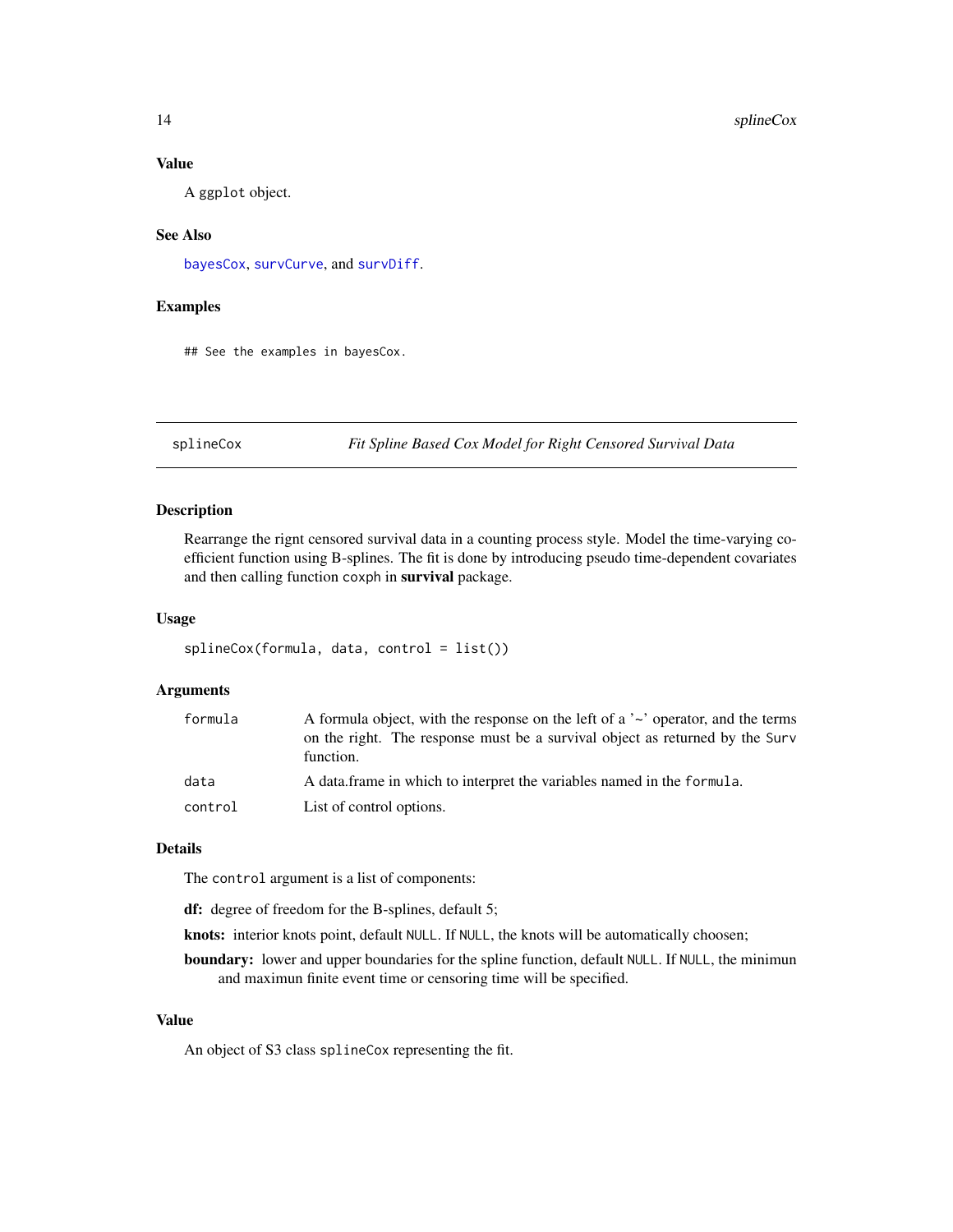#### <span id="page-14-0"></span>survCurve to the contract of the contract of the contract of the contract of the contract of the contract of the contract of the contract of the contract of the contract of the contract of the contract of the contract of t

#### **Note**

This function is essentially a wrapper function of coxph for the expanded data set. It does not implements the algorithm disscussed in the reference paper. These authors implemented their algorithm into a tvcox package, which is more efficient for larger data set, but may not be stable compared to coxph.

# References

A. Perperoglou, S. le Cessie, and H.C. van Houwelingen (2006). A fast routine for fitting Cox models with time varying effects of the covariates. *Computer Methods and Programs in Biomedicine* 81, 154–161.

# See Also

[coef.splineCox](#page-6-1), [plotCoef](#page-10-1).

#### Examples

```
## Not run:
## Attach the veteran data from the survival package
mydata <- survival::veteran
mydata$celltype <- relevel(mydata$celltype, ref = "large")
myformula <- Surv(time, status) ~ karno + celltype
## Fit the time-varying transformation model
fit <- splineCox(myformula, mydata, control = list(df = 5))
## Plot the time-varying coefficient function between two time points
plotCoef(subset(coef(fit), Time > 15 & Time < 175), smooth = TRUE)
```
## End(Not run)

<span id="page-14-1"></span>survCurve *Estimated Survival Function or Cumulative Hazard Function*

#### Description

survCurve returns estimated suvival function or cumulative function from posterior sample. Note that the function is currently only applicable to the Bayesian dynamic Cox model with dynamic hazard, where the control argument is specified to be control = list(intercept = TRUE) in function bayesCox.

#### Usage

```
survCurve(object, newdata, type = c("survival", "cumhaz"),
         level = 0.95, centered = FALSE, cache = FALSE, ...)
```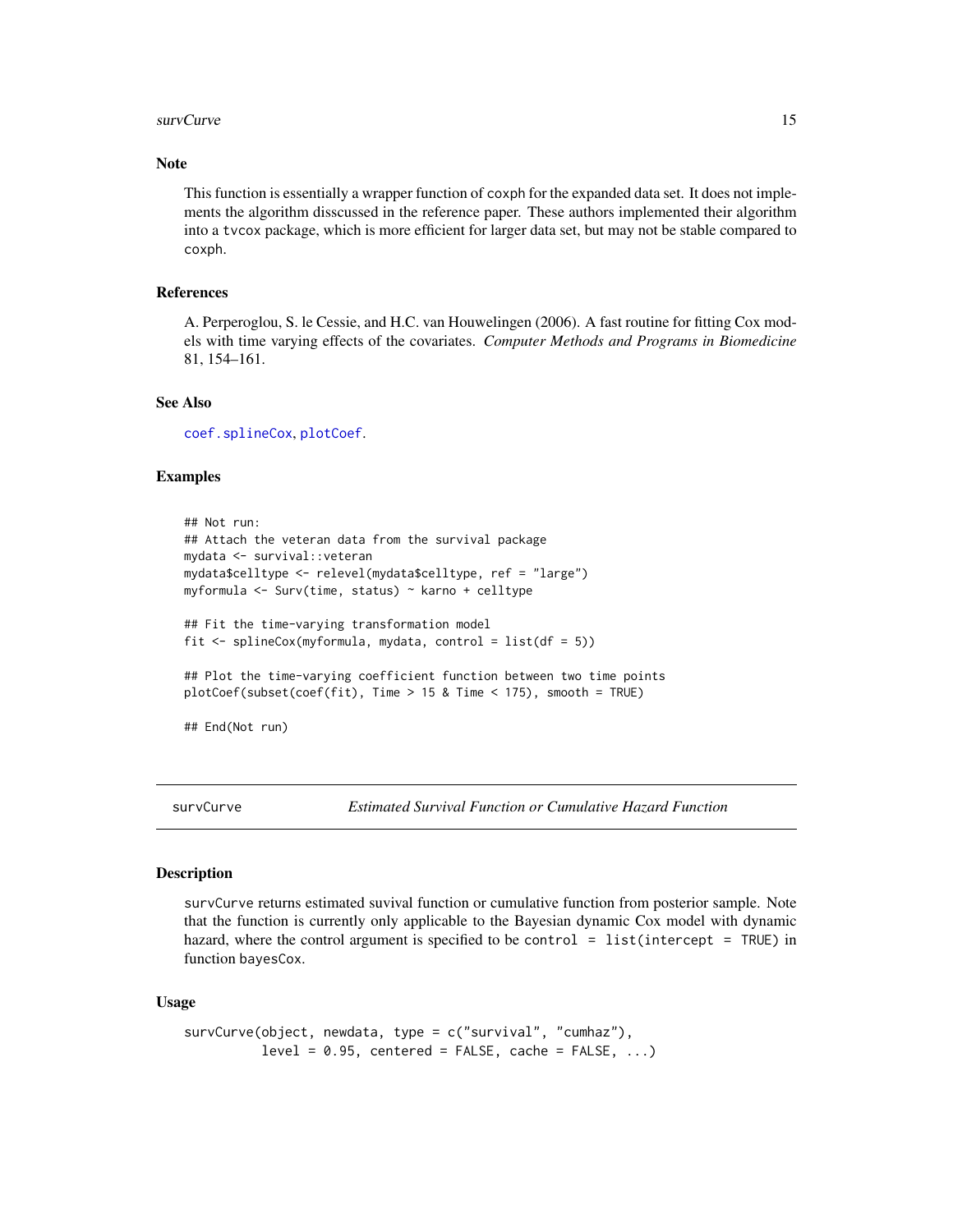#### <span id="page-15-0"></span>Arguments

| object    | An object returned by function bayes Cox.                                                                                                                                                                                                                                 |
|-----------|---------------------------------------------------------------------------------------------------------------------------------------------------------------------------------------------------------------------------------------------------------------------------|
| newdata   | An optional data frame used to generate a design matrix.                                                                                                                                                                                                                  |
| type      | An optional character value indicating the type of function to compute. The<br>possible values are "survival" and "cumhaz". The former means the estimated<br>survival function; the latter represents the estimated cumulative hazard function<br>for the given newdata. |
| level     | A numerical value between 0 and 1 indicating the level of cradible band.                                                                                                                                                                                                  |
| centered  | A logical value. If TRUE, the mean function for the given newdata will be com-<br>puted. The default is FALSE.                                                                                                                                                            |
| cache     | A logical value. If TRUE, the cache RData file will be generated in the working<br>directory to improve the performance of function survCurve and survDiff.<br>This option would be quite helpful if the number of MCMC sample is large.                                  |
| $\ddotsc$ | Other arguments for further usage.                                                                                                                                                                                                                                        |

#### Details

The estimated survival curve is a step function representing the posterior mean survival proportion at the given time grid from the posterior sample. The credible interval for the survival curve is constructed based on the quantiles of all the survival curves from posterior sample at given credible level.

#### Value

A data frame with column: "Low", "Mid", "High", "Time", "Design", and "type", and attribute, "surv" valued as "survCurve".

#### See Also

[bayesCox](#page-1-1), [survDiff](#page-15-1), and [plotSurv](#page-12-1).

# Examples

## See the examples in bayesCox.

<span id="page-15-1"></span>

| survDiff | Estimated Difference Between Survival or Cumulative Hazard Func- |
|----------|------------------------------------------------------------------|
|          | tions                                                            |

#### Description

survDiff returns estimated suvival function or cumulative function from posterior estimates. Note that currently, the function is only applicable to the Bayesian dynamic Cox model with dynamic hazard, where the control argument is specified to be control = list(intercept = TRUE) in function bayesCox.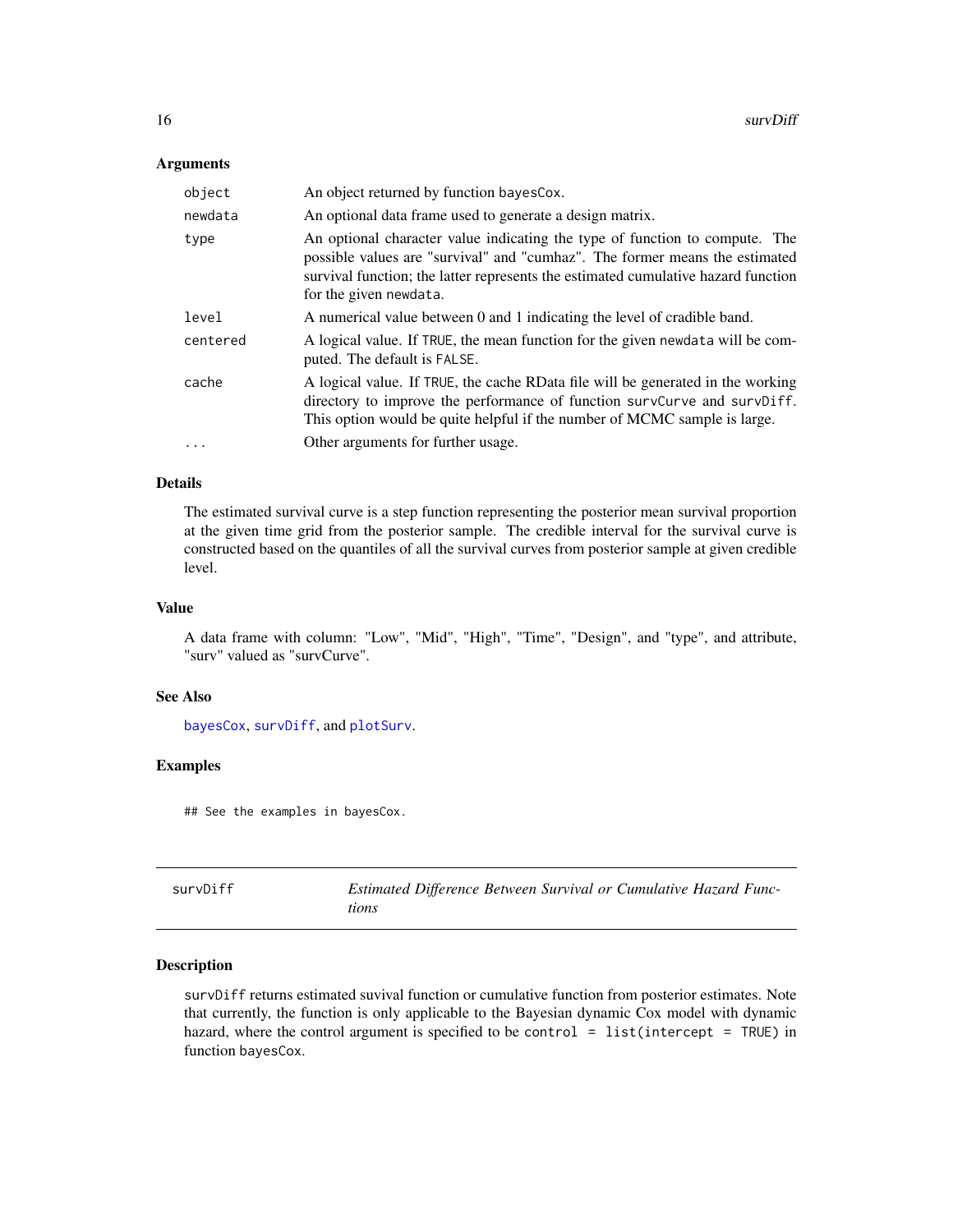#### <span id="page-16-0"></span>survDiff 27 and 27 and 27 and 27 and 27 and 27 and 27 and 27 and 27 and 27 and 27 and 27 and 27 and 27 and 27 and 27 and 27 and 27 and 27 and 27 and 27 and 27 and 27 and 27 and 27 and 27 and 27 and 27 and 27 and 27 and 27

# Usage

```
survDiff(object, newdata, type = c("survival", "cumhaz"),
        level = 0.95, cache = FALSE, ...)
```
# Arguments

| object  | An object returned by function bayes Cox.                                                                                                                                                                                                                                 |
|---------|---------------------------------------------------------------------------------------------------------------------------------------------------------------------------------------------------------------------------------------------------------------------------|
| newdata | An optional data frame used to generate a design matrix. Note that it must lead<br>to a design matrix with two different design.                                                                                                                                          |
| type    | An optional character value indicating the type of function to compute. The<br>possible values are "survival" and "cumhaz". The former means the estimated<br>survival function; the latter represents the estimated cumulative hazard function<br>for the given newdata. |
| level   | A numerical value between 0 and 1 indicating the level of cradible band.                                                                                                                                                                                                  |
| cache   | A logical value. If TRUE, the cache RData file will be generated in the working<br>directory to improve the performance of function survCurve and survDiff.<br>This option would be quite helpful if the number of MCMC sample is large.                                  |
| .       | Other arguments for further usage.                                                                                                                                                                                                                                        |

# Details

The estimated difference between survival curves is a step function representing the difference between the posterior mean survival proportion at the given time grid from the posterior sample. Its credible interval is constructed based on the quantiles of all the pair difference between the survival curves from posterior sample at given credible level.

# Value

A data frame with column: "Low", "Mid", "High", "Time", "Design", and "type", and attribute, "surv" valued as "survDiff".

#### See Also

[bayesCox](#page-1-1), [survCurve](#page-14-1), and [plotSurv](#page-12-1).

#### Examples

## See the examples in bayesCox.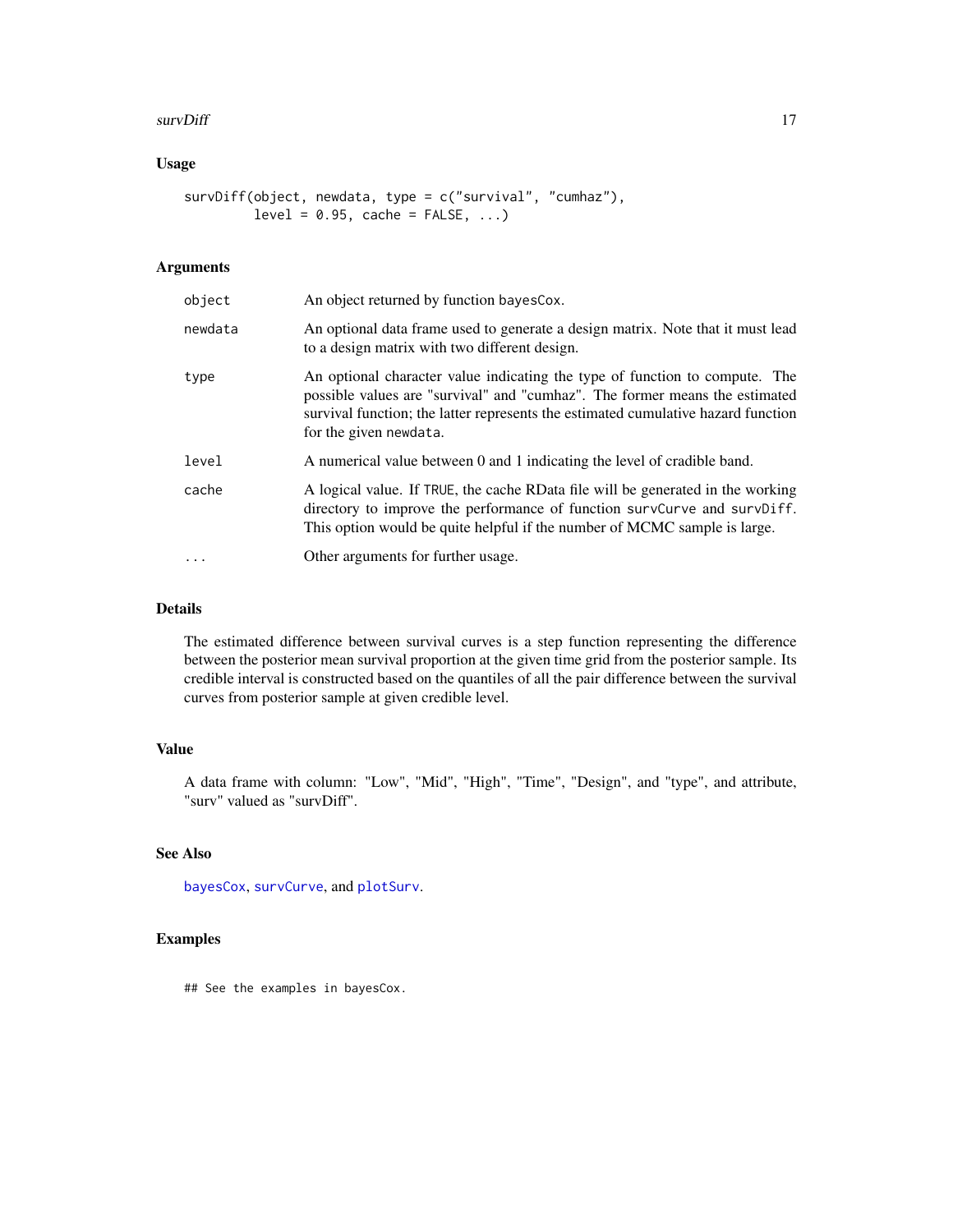<span id="page-17-0"></span>

The tooth data was from a longitudinal prospective dental study performed in Flanders (Belgium) in 1996 – 2001. Every one of 4,386 randomly sampled children in the cohort was examined annually by one of 16 trained dentists, resulting at most 6 dental observations for each child. The outcome of interest was the time to emergence of permanent tooth 24, which was either interval censored (2,775, 63%) or right censored (1,611, 37%).

#### Format

tooth is a data frame with 4,386 observations and 7 columns

id: children's id:

left: left censoring time;

right: right censoring time where infinity is coded as 999.

sex: gender of children  $(0 = boy, 1 = girl)$ ;

dmf: status of the primary predecessor of this tooth  $(0 = sound, 1 = delayed, missing or filled);$ 

rightInf: right censoring time where infinity is coded as Inf;

rightNA: right censoring time where infinity is coded as NA.

tooth.grid is a numeric vector of grid time points.

#### Source

Adapted from the data set available at <http://grass.upc.edu/en/software/tooth24>.

# References

J. Vanobbergen, L. Martens, D. Declerck, and M. Lesaffre (2000). The signal tandmobiel(r) project: a longitudinal intervention oral health promotion study in Flanders (Belgium): baseline and first year results. *European Journal of Paediatric Dentistry* 2, 87.

G. Gomez, M. Calle, R. Oller, and K. Langohr (2009). Tutorial on methods for interval-censored data and their implementation in R. *Statistical Modeling* 9(4), 259.

### Examples

data(tooth)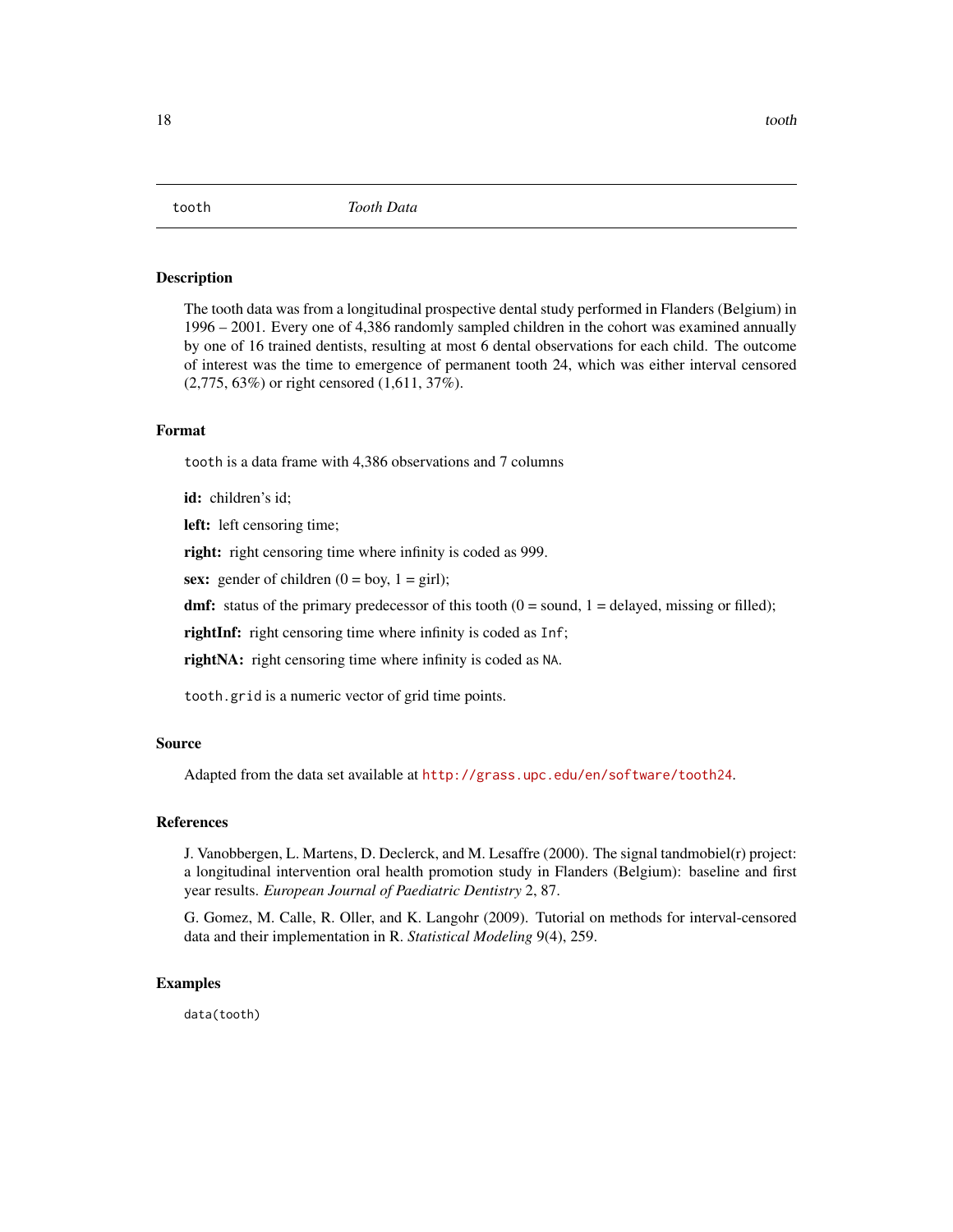<span id="page-18-1"></span><span id="page-18-0"></span>tvTran *Fit Time-varying Transformation Model for Right Censored Survival Data*

# Description

Unlike the time-varying coefficient Cox model, the transformation model fomulates the temporal covariate effects in terms of survival function, i.e.,

$$
S(t|X) = g(\beta_0(t)'X),
$$

where  $g(z) = exp(-exp(z))$ . It can be viewed as a functional generalized linear model with response  $I(T > t)$ , and other transformation function is possible. The time-varying coefficients are solved a set of estimating equations sequentially.

#### Usage

```
tvTran(formula, data, control = list())
```
#### Arguments

| formula | A formula object, with the response on the left of a $\sim$ operator, and the terms<br>on the right. The response must be a survival object as returned by the Surv<br>function. |
|---------|----------------------------------------------------------------------------------------------------------------------------------------------------------------------------------|
| data    | A data frame in which to interpret the variables named in the formula.                                                                                                           |
| control | List of control options.                                                                                                                                                         |

#### Details

Note that because the time-varying coefficient function is connected to the survival function, it has a different interpretation of the time-varying coefficient function in Cox model.

The control argument is a list of components:

- resample A logical value, default TRUE. If TRUE, the model will estimate a 95% confidence band by resampling method.
- R Number of resamplings, default 30.

# Value

An object of S3 class tvTran representing the fit.

#### References

L. Peng, and Y. Huang (2007). Survival analysis with temporal covariate effects. *Biometrika* 94(3), 719–733.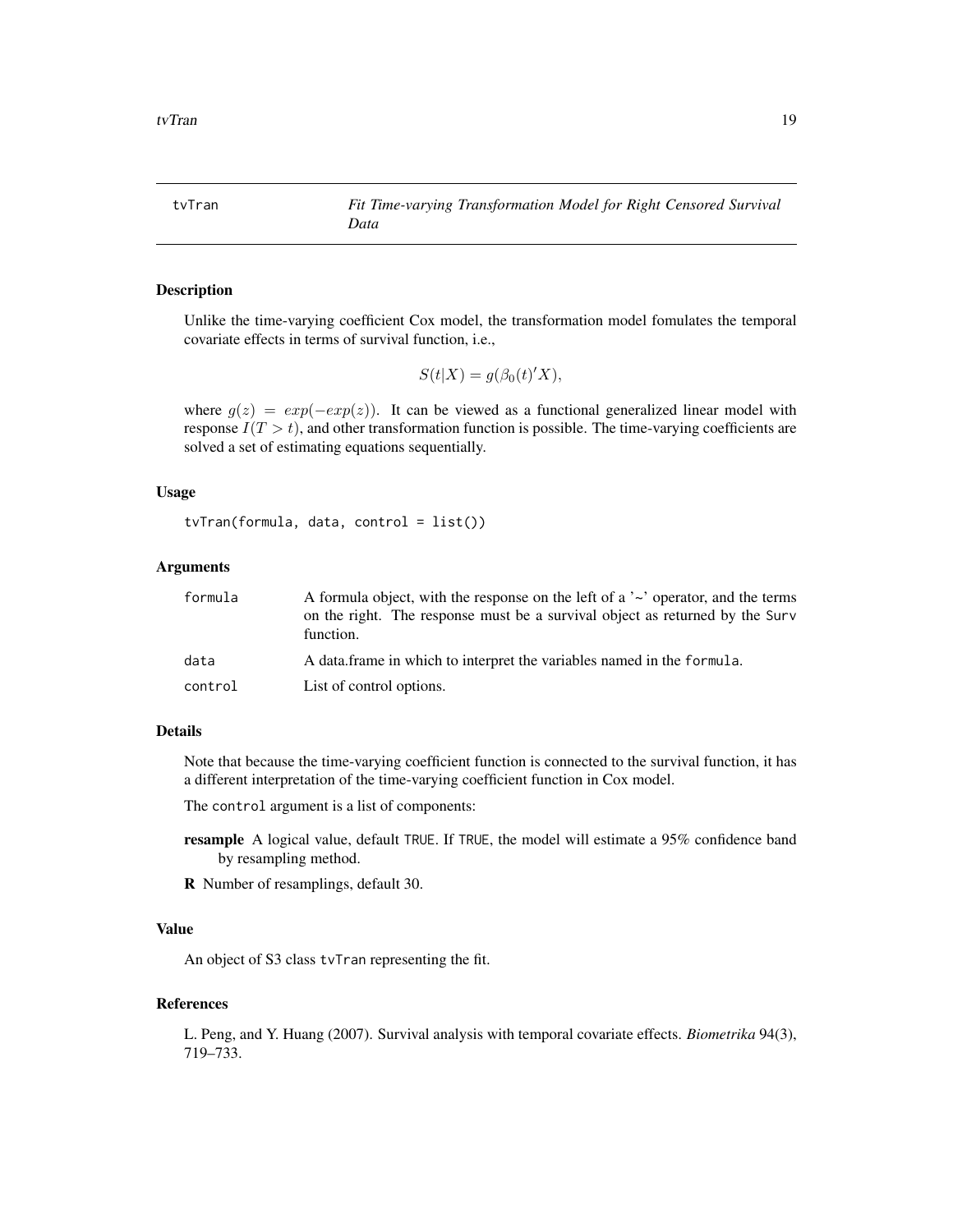# See Also

[coef.tvTran](#page-7-1), [plotCoef](#page-10-1).

# Examples

```
## Not run:
## Attach the veteran data from the survival package
mydata <- survival::veteran
mydata$celltype <- relevel(mydata$celltype, ref = "large")
myformula <- Surv(time, status) ~ karno + celltype
## Fit the time-varying transformation model
fit <- tvTran(myformula, mydata, control = list(resample = TRUE, R = 30))
## Plot the time-varying coefficient function between two time points
```

```
plotCoef(subset(coef(fit), Time > 15 & Time < 175))
```
## End(Not run)

<span id="page-19-0"></span>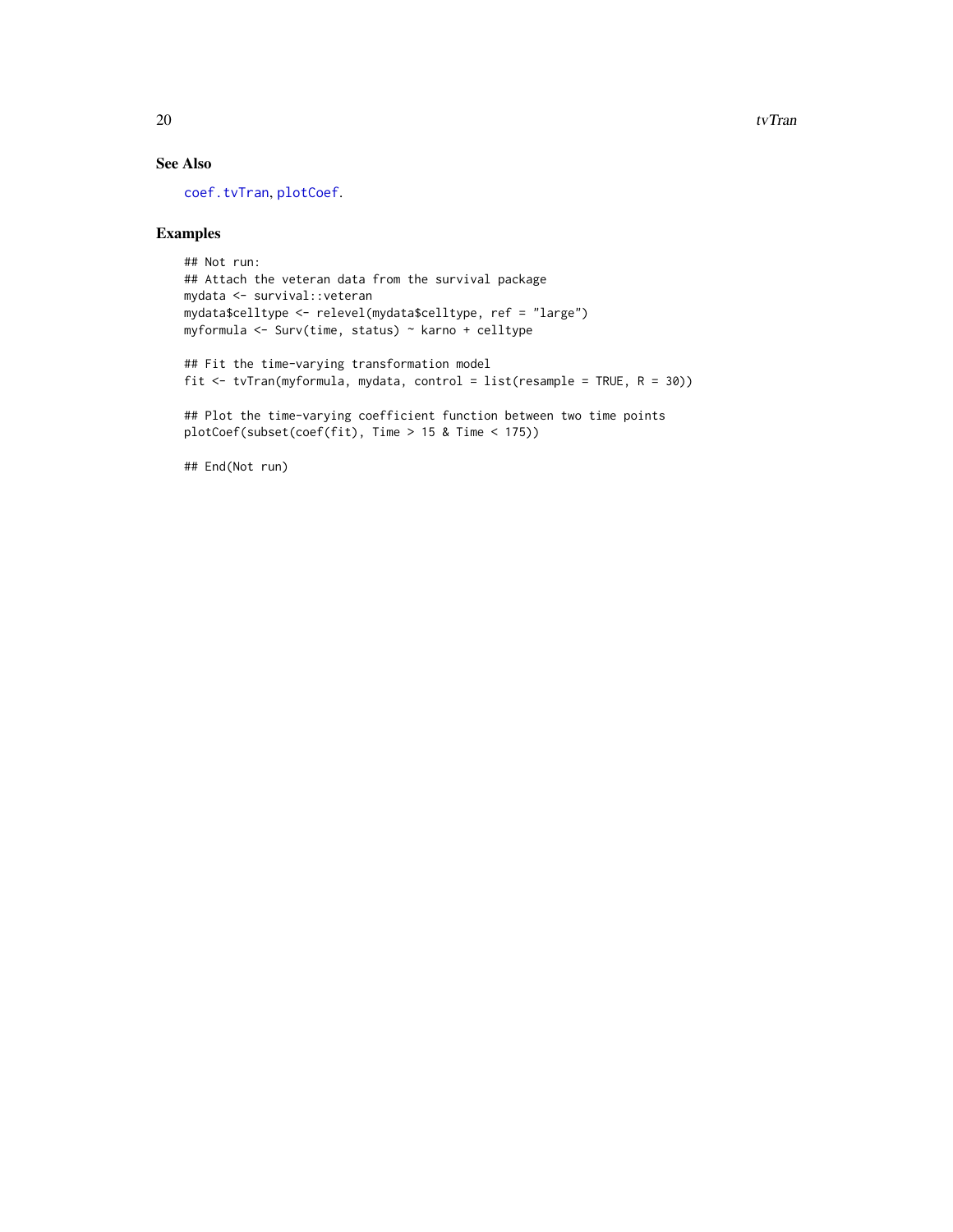# <span id="page-20-0"></span>Index

∗Topic B-spline splineCox , [14](#page-13-0) ∗Topic Bayesian bayesCox , [2](#page-1-0) ∗Topic Cox bayesCox , [2](#page-1-0) splineCox , [14](#page-13-0) ∗Topic bayesCox coef.bayesCox , [6](#page-5-0) jump , [9](#page-8-0) nu , [10](#page-9-0) ∗Topic censor bayesCox , [2](#page-1-0) splineCox , [14](#page-13-0) tvTran , [19](#page-18-0) ∗Topic coefficient coef.bayesCox , [6](#page-5-0) coef.splineCox , [7](#page-6-0) coef.tvTran, [8](#page-7-0) plotCoef , [11](#page-10-0) ∗Topic datasets bcos , [5](#page-4-0) tooth , [18](#page-17-0) ∗Topic dynamic bayesCox , [2](#page-1-0) ∗Topic extract coef.bayesCox, [6](#page-5-0) coef.splineCox , [7](#page-6-0) coef.tvTran, [8](#page-7-0) jump , [9](#page-8-0) nu , [10](#page-9-0) ∗Topic interval bayesCox , [2](#page-1-0) ∗Topic jump jump , [9](#page-8-0) plotJump , [12](#page-11-0) ∗Topic latent nu , [10](#page-9-0) plotNu , [12](#page-11-0)

∗Topic plot plotCoef , [11](#page-10-0) plotJump , [12](#page-11-0) plotNu , [12](#page-11-0) ∗Topic right splineCox , [14](#page-13-0) tvTran , [19](#page-18-0) ∗Topic splineCox coef.splineCox , [7](#page-6-0) ∗Topic transformation tvTran , [19](#page-18-0) ∗Topic tvTran coef.tvTran, [8](#page-7-0) ∗Topic variance nu , [10](#page-9-0) plotNu , [12](#page-11-0) bayesCox , [2](#page-1-0) , *[6](#page-5-0)* , *[9](#page-8-0) , [10](#page-9-0)* , *[14](#page-13-0)* , *[16,](#page-15-0) [17](#page-16-0)* bcos , [5](#page-4-0) coef.bayesCox , *[3](#page-2-0)* , [6](#page-5-0) , *[11](#page-10-0)* coef.splineCox , [7](#page-6-0) , *[11](#page-10-0)* , *[15](#page-14-0)* coef.tvTran , [8](#page-7-0) , *[11](#page-10-0)* , *[20](#page-19-0)* dynsurv, <mark>[8](#page-7-0)</mark> dynsurv-package *(*dynsurv *)* , [8](#page-7-0) jump , [9](#page-8-0) jump.bayesCox , *[3](#page-2-0)* , *[12](#page-11-0)* nu , [10](#page-9-0) nu.bayesCox , *[3](#page-2-0)* , *[13](#page-12-0)* plotCoef , *[3](#page-2-0)* , *[6–](#page-5-0) [8](#page-7-0)* , [11](#page-10-0) , *[15](#page-14-0)* , *[20](#page-19-0)* plotJump , [12](#page-11-0) plotJumpHist , *[9](#page-8-0)* plotJumpHist *(*plotJump *)* , [12](#page-11-0) plotJumpTrace , *[3](#page-2-0)* , *[9](#page-8-0)* plotJumpTrace *(*plotJump *)* , [12](#page-11-0) plotNu , *[3](#page-2-0)* , *[10](#page-9-0)* , [12](#page-11-0) plotSurv , *[3](#page-2-0)* , [13](#page-12-0) , *[16,](#page-15-0) [17](#page-16-0)*